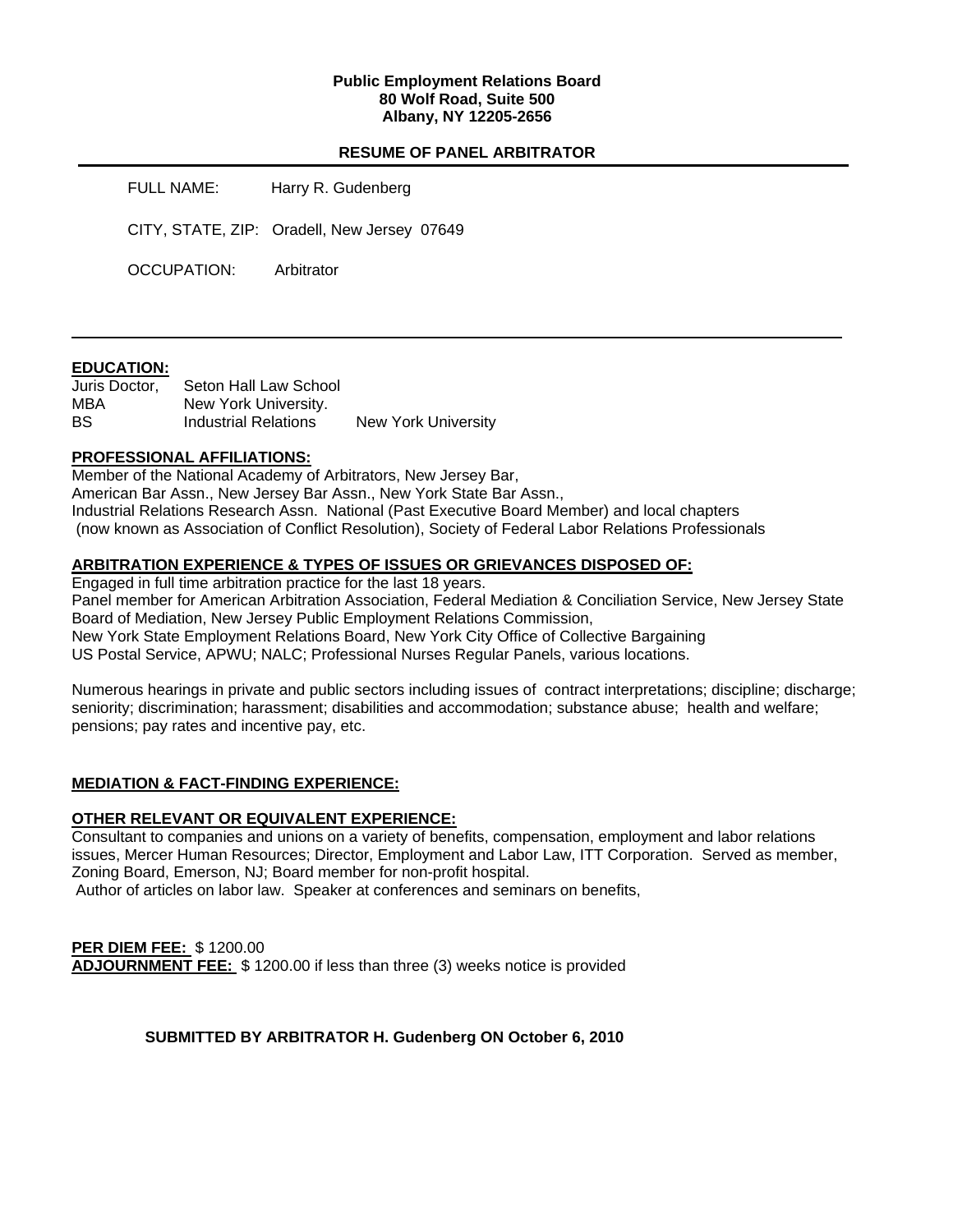#### **Public Employment Relations Board 80 Wolf Road, Suite 500 Albany, NY 12205-2656**

# **BILLING DISCLOSURE STATEMENT**

# ARBITRATOR'S NAME: **Harry R. Gudenberg**

The following is a description of my fees and expenses:

## A) HEARING TIME.

- (1) My per diem is \$1200 for each day or any part thereof spent hearing a case.
- (2) If a hearing day exceeds 6 hours, I charge:

 $\Box$ a second full per diem  $\boxtimes$ a prorated per diem

 $\Box$ no additional charge  $\Box$ other (describe) :

(3) Additional comments:

B) STUDY TIME.

- (1) I charge \$ 1200 for each day spent in preparation of the opinion and award.
- (2) This charge  $\boxtimes$  will  $\Box$  will not be prorated for partial days devoted to such preparation.
- (3) Additional comments:

## C) TRAVEL TIME AND EXPENSES.

- (1) When travel time plus hearing time exceeds 1 hours in a calendar day:
	- $\Box$  Not applicable (no additional charge)
	- $\Box$  I charge as follows (describe):
- (2) I charge for actual, travel-related expenses incurred in connection with the case  $\boxtimes$ YES  $\Box$  NO.

Where appropriate, a mileage charge for auto travel will be billed at:

| $\boxtimes$ Prevailing IRS rate | $\Box$ Other (describe): |
|---------------------------------|--------------------------|
|---------------------------------|--------------------------|

(3) When the scheduled hearing day(s) requires an overnight stay:

There is no charge, other than for lodging and subsistence.

- $\boxtimes$ I charge as follows (describe): pro rata if more than 2 hours travel time is required
- (4) Additional Comments: